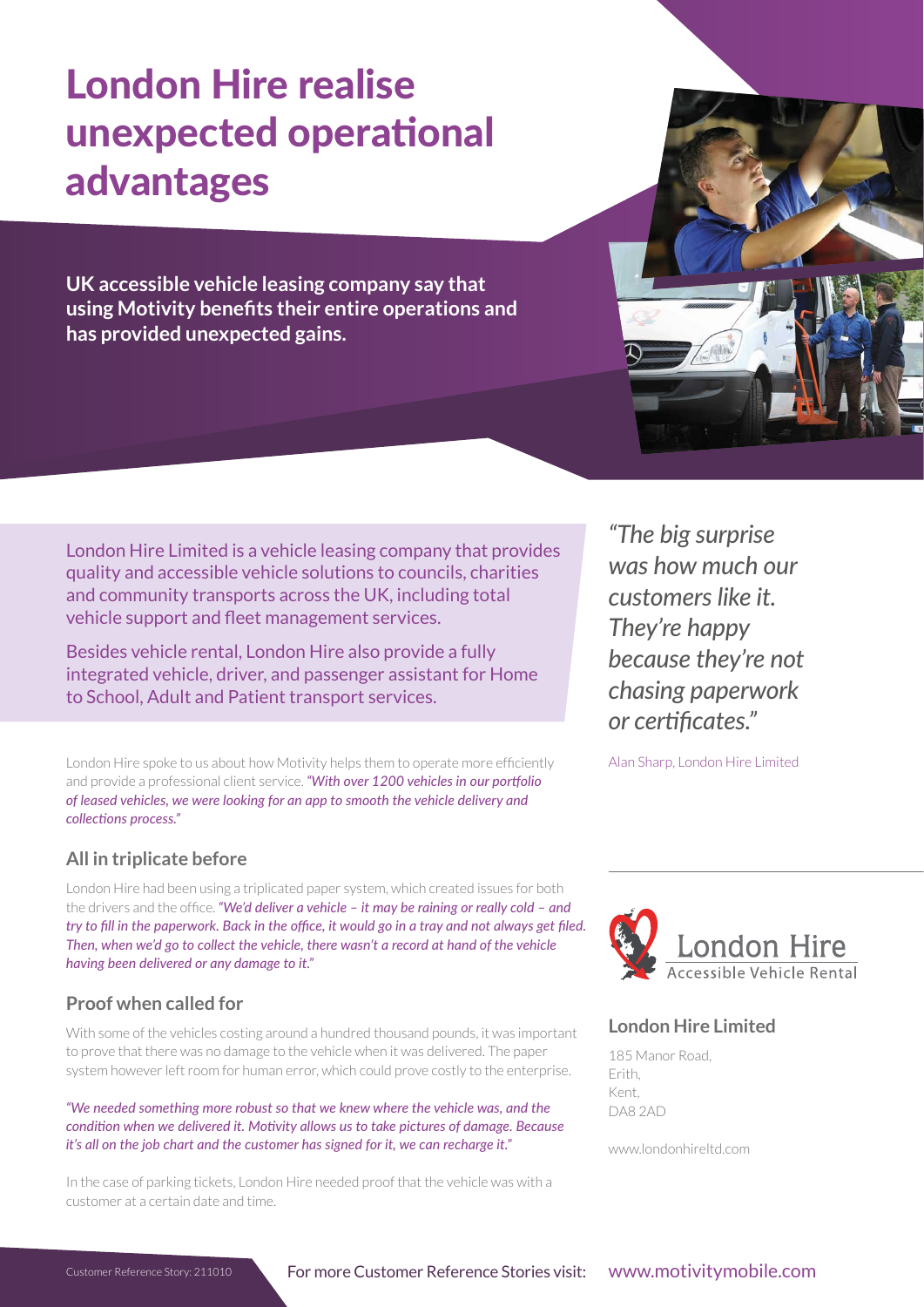### **An end to the paper chase**

If a request came in for a copy of the paperwork, people in the office could spend a couple of hours searching through piles of paperwork. *"At times, two or three people would chase around trying to find one piece of paper. Putting aside their normal work to do so."*

## **Evidence of compliance**

Finding an app that would enable their clients to achieve accreditation was a major motivation. *"We had a case where a council customer was going through accreditation for gold level, which was a big thing for them, and needed copies of all the compliance paperwork on the same day."* 

## **Real-world trial**

In looking for a solution, London Hire found a company, but on closer inspection realised that set up costs weren't included, and changes seemed to be a 'cost on top'. *"Motivity offered us a two-month trial. Nothing off-the-shelf. They did all the work upfront, taking all our paperwork and converting it into a digital format – replicating it exactly."*

*"It's so much easier now. We go onto Motivity, have a look and all the information is there: a copy of the on-hire tick sheet and when it was delivered. Proof that the vehicle was with a customer at a particular time. And evidence of vehicle condition."*

#### **Benefit to all operations**

The enterprise soon saw the benefits of using the app across all its operations. *"We've started using the system in our workshops and mobile operations. Previously, if we fitted a faulty part and couldn't find the paperwork, then we'd suffer the cost of the new part. Now, we have everything registered. We can go back to the company we bought the part from, with proof that it's still under warrantee. That's saving us a bit of money."* 

#### **Record of maintenance**

The Motivity app provides history on a vehicle too. *"If a vehicle keeps going wrong, we will know we've been out to it X number of times. So, instead of a mobile fix, maybe we should bring it into the workshop and spend a bit more time on the vehicle. And because it's searchable over years, we can make better use of the data that's in the system."*

#### **Team enjoy using it**

Using the app had gone down very well with the drivers and mobile fitters. *"None will go back to how it was before. Our team has bought into the system, see the benefits, and enjoy using it."*

#### **Know where drivers are**

London Hire's initial expectation was that it was just going to be a like for like swap. *"A benefit we didn't expect is being able to see where drivers are. So, if we have an off-hire, we can see if a driver is coming past that way, and they can pick it up. Operationally, its more efficient."*

#### **Better use of time**

The office can see where all the drivers are. *"If there's a break down, we can look up who's the closest, and send them the job. They just press okay and go to the next job."* On the mobile fleet side, all the day's work can be pre-booked. *"There's no need to pull over to find out the next job, as we used to do. Now, we just ping all the jobs over, and the day gets done."*

*"None will go back to how it was before. Our team has bought into the system, see the benefits, and enjoy using it."*

Alan Sharp, London Hire Limited